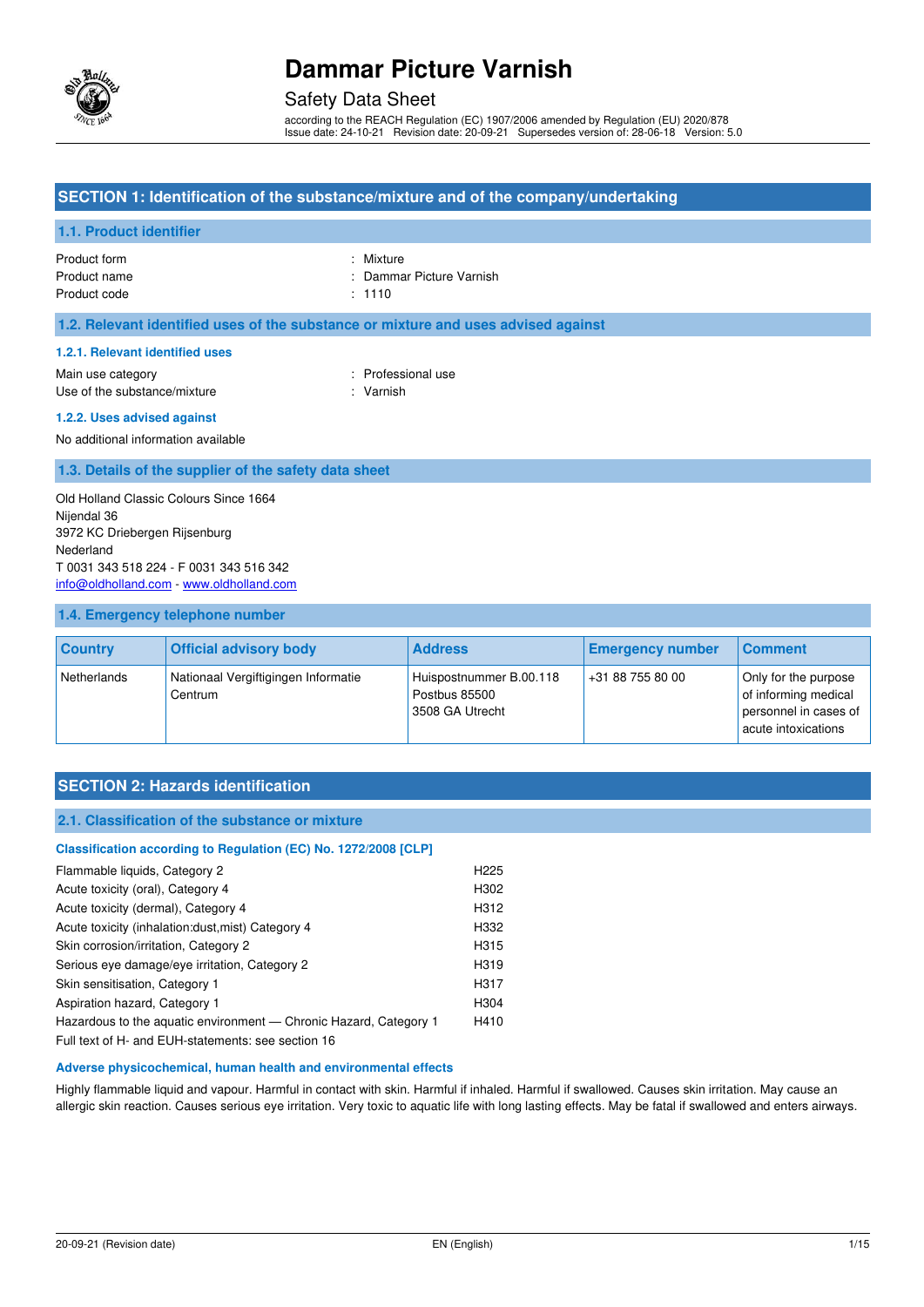## Safety Data Sheet

according to the REACH Regulation (EC) 1907/2006 amended by Regulation (EU) 2020/878

#### **2.2. Label elements**

| Labelling according to Regulation (EC) No. 1272/2008 [CLP] |                                                                                                         |
|------------------------------------------------------------|---------------------------------------------------------------------------------------------------------|
| Hazard pictograms (CLP)                                    |                                                                                                         |
| Signal word (CLP)                                          | GHS02<br>GHS08<br>GHS07<br>GHS09<br>Danger                                                              |
| Contains                                                   | methanol, turpentine, oil                                                                               |
| Hazard statements (CLP)                                    | : H225 - Highly flammable liquid and vapour.                                                            |
|                                                            | H302+H312+H332 - Harmful if swallowed, in contact with skin or if inhaled.                              |
|                                                            | H304 - May be fatal if swallowed and enters airways.                                                    |
|                                                            | H315 - Causes skin irritation.                                                                          |
|                                                            | H317 - May cause an allergic skin reaction.                                                             |
|                                                            | H319 - Causes serious eye irritation.                                                                   |
|                                                            | H410 - Very toxic to aquatic life with long lasting effects.                                            |
| Precautionary statements (CLP)                             | P210 - Keep away from heat, hot surfaces, sparks, open flames and other ignition sources.               |
|                                                            | No smoking.                                                                                             |
|                                                            | P273 - Avoid release to the environment.                                                                |
|                                                            | P280 - Wear protective gloves/protective clothing/eye protection/face protection/hearing<br>protection. |
|                                                            | P301+P310+P331 - IF SWALLOWED: Immediately call a doctor, a POISON CENTER. Do                           |
|                                                            | NOT induce vomiting.                                                                                    |
|                                                            | P321 - Specific treatment (see supplemental first aid instruction on this label).                       |
|                                                            | P391 - Collect spillage.                                                                                |
|                                                            |                                                                                                         |

#### **2.3. Other hazards**

This substance/mixture does not meet the PBT criteria of REACH regulation, annex XIII This substance/mixture does not meet the vPvB criteria of REACH regulation, annex XIII

The mixture does not contain substance(s) included in the list established in accordance with Article 59(1) of REACH for having endocrine disrupting properties, or is not identified as having endocrine disrupting properties in accordance with the criteria set out in Commission Delegated Regulation (EU) 2017/2100 or Commission Regulation (EU) 2018/605

## **SECTION 3: Composition/information on ingredients**

### **3.1. Substances**

#### Not applicable

#### **3.2. Mixtures**

| <b>Name</b>     | <b>Product identifier</b>                                                                               | $\%$      | <b>Classification according to</b><br>Regulation (EC) No. 1272/2008<br> [CLP]                                                                                                                                                        |
|-----------------|---------------------------------------------------------------------------------------------------------|-----------|--------------------------------------------------------------------------------------------------------------------------------------------------------------------------------------------------------------------------------------|
| turpentine, oil | CAS-No.: 8006-64-2<br>EC-No.: 232-350-7<br>EC Index-No.: 650-002-00-6<br>REACH-no: 01-2119502456-<br>45 | $50 - 70$ | Flam. Lig. 3, H226<br>Acute Tox. 4 (Oral), H302<br>Acute Tox. 4 (Dermal), H312<br>Acute Tox. 4 (Inhalation), H332<br>Skin Irrit. 2, H315<br>Eye Irrit. 2, H319<br>Skin Sens. 1, H317<br>Asp. Tox. 1, H304<br>Aquatic Chronic 1, H410 |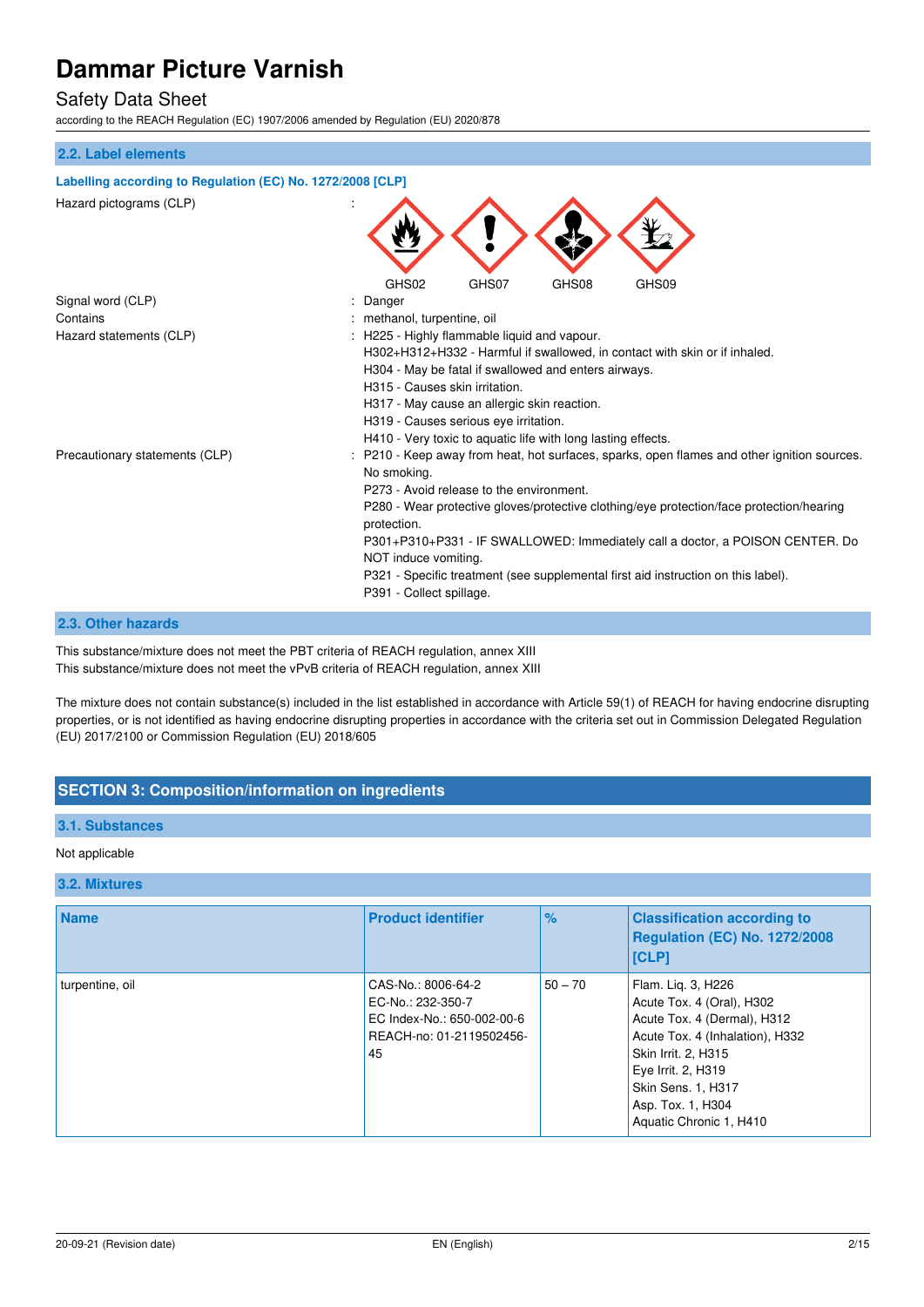## Safety Data Sheet

according to the REACH Regulation (EC) 1907/2006 amended by Regulation (EU) 2020/878

| <b>Name</b>                                                                                                                                             | <b>Product identifier</b>                                                                             | $\frac{9}{6}$ | <b>Classification according to</b><br><b>Regulation (EC) No. 1272/2008</b><br>[CLP]                                                  |
|---------------------------------------------------------------------------------------------------------------------------------------------------------|-------------------------------------------------------------------------------------------------------|---------------|--------------------------------------------------------------------------------------------------------------------------------------|
| ethanol; ethyl alcohol<br>substance with national workplace exposure limit(s)<br>(NL)                                                                   | CAS-No.: 64-17-5<br>EC-No.: 200-578-6<br>EC Index-No.: 603-002-00-5<br>REACH-no: 01-2119457610-<br>43 | $5 - 15$      | Flam. Lig. 2, H225                                                                                                                   |
| acetone; propan-2-one; propanone<br>substance with national workplace exposure limit(s)<br>(NL); substance with a Community workplace<br>exposure limit | CAS-No.: 67-64-1<br>EC-No.: 200-662-2<br>EC Index-No.: 606-001-00-8<br>REACH-no: 01-2119471330-<br>49 | $0,1 - 2$     | Flam. Liq. 2, H225<br>Eye Irrit. 2, H319<br>STOT SE 3, H336                                                                          |
| methanol<br>substance with national workplace exposure limit(s)<br>(NL); substance with a Community workplace<br>exposure limit                         | CAS-No.: 67-56-1<br>EC-No.: 200-659-6<br>EC Index-No.: 603-001-00-X<br>REACH-no: 01-2119433307-<br>44 | $0,1 - 2$     | Flam. Liq. 2, H225<br>Acute Tox. 3 (Oral), H301<br>Acute Tox. 3 (Dermal), H311<br>Acute Tox. 3 (Inhalation), H331<br>STOT SE 1, H370 |

| <b>Specific concentration limits:</b> |                                                                                                       |                                                                    |
|---------------------------------------|-------------------------------------------------------------------------------------------------------|--------------------------------------------------------------------|
| <b>Name</b>                           | <b>Product identifier</b>                                                                             | <b>Specific concentration limits</b>                               |
| methanol                              | CAS-No.: 67-56-1<br>EC-No.: 200-659-6<br>EC Index-No.: 603-001-00-X<br>REACH-no: 01-2119433307-<br>44 | $(3 \leq C < 10)$ STOT SE 2, H371<br>(10 ≤C < 100) STOT SE 1, H370 |
|                                       |                                                                                                       |                                                                    |

Full text of H- and EUH-statements: see section 16

| <b>SECTION 4: First aid measures</b>                                   |                                                                                                                                                                                                          |
|------------------------------------------------------------------------|----------------------------------------------------------------------------------------------------------------------------------------------------------------------------------------------------------|
| 4.1. Description of first aid measures                                 |                                                                                                                                                                                                          |
| First-aid measures general                                             | : Never give anything by mouth to an unconscious person. Do NOT induce vomiting. If<br>medical advice is needed, have product container or label at hand. Immediately call a<br>POISON CENTER or doctor. |
| First-aid measures after inhalation                                    | : Remove person to fresh air and keep comfortable for breathing. Give oxygen or artificial<br>respiration if necessary. Call a POISON CENTER/doctor if you feel unwell.                                  |
| First-aid measures after skin contact                                  | : Take off immediately all contaminated clothing. Gently wash with plenty of soap and water.<br>If skin irritation or rash occurs: Get medical advice/attention.                                         |
| First-aid measures after eye contact                                   | : Rinse cautiously with water for several minutes. Remove contact lenses, if present and easy<br>to do. Continue rinsing. If eye irritation persists: Get medical advice/attention.                      |
| First-aid measures after ingestion                                     | : Rinse mouth with water. Do NOT induce vomiting. Immediately call a POISON<br>CENTER/doctor.                                                                                                            |
| 4.2. Most important symptoms and effects, both acute and delayed       |                                                                                                                                                                                                          |
| Symptoms/effects after skin contact                                    | : Irritation. May cause an allergic skin reaction. Repeated exposure may cause skin dryness<br>or cracking.                                                                                              |
| Symptoms/effects after eye contact<br>Symptoms/effects after ingestion | : Eye irritation.<br>Risk of lung oedema.                                                                                                                                                                |

**4.3. Indication of any immediate medical attention and special treatment needed** 

Treat symptomatically.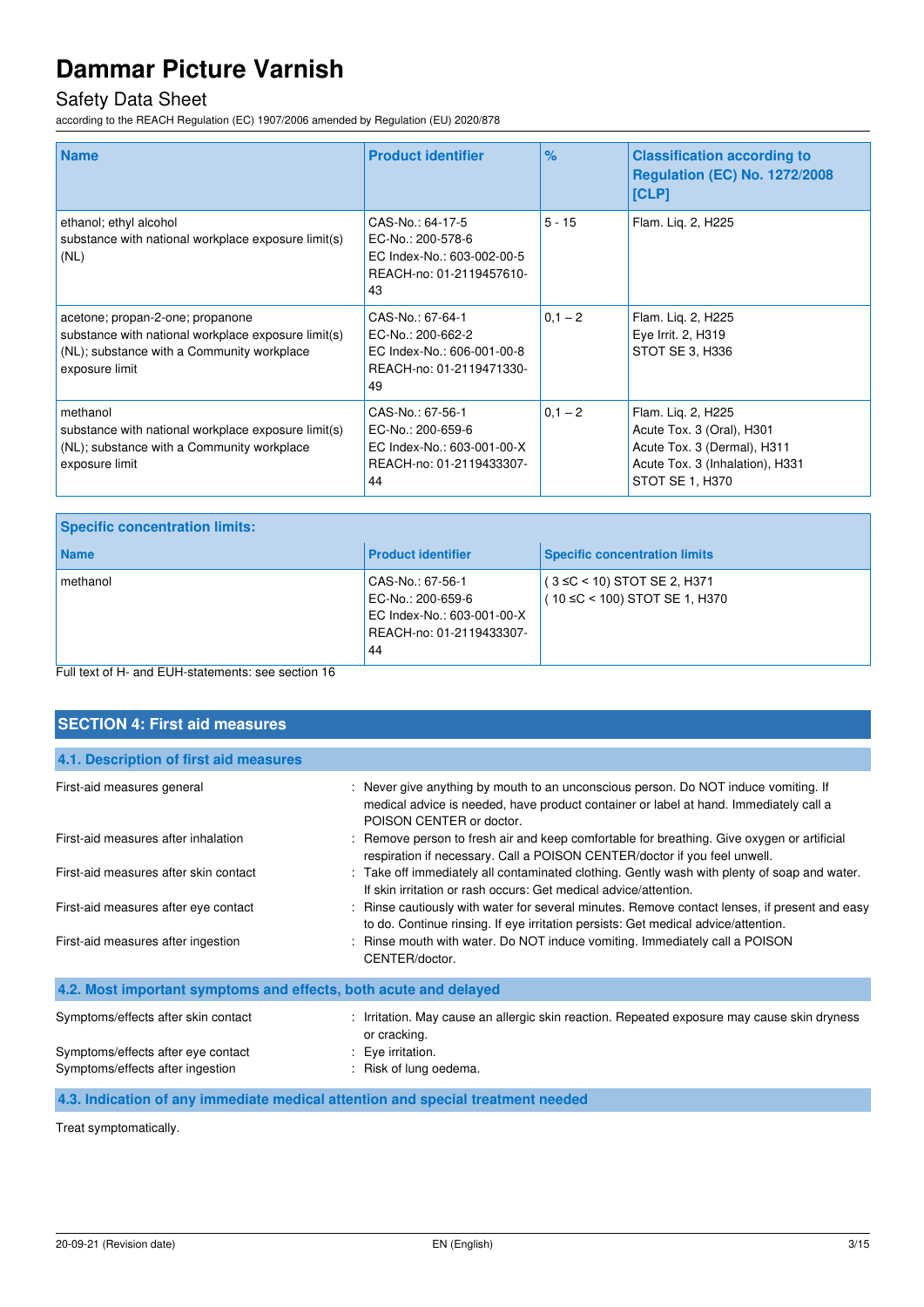## Safety Data Sheet

according to the REACH Regulation (EC) 1907/2006 amended by Regulation (EU) 2020/878

| <b>SECTION 5: Firefighting measures</b>                                             |                                                                                                                                             |  |  |
|-------------------------------------------------------------------------------------|---------------------------------------------------------------------------------------------------------------------------------------------|--|--|
|                                                                                     |                                                                                                                                             |  |  |
| 5.1. Extinguishing media                                                            |                                                                                                                                             |  |  |
| Suitable extinguishing media<br>Unsuitable extinguishing media                      | : Foam. Dry powder. Sand. Water spray. Carbon dioxide.<br>: Do not use a heavy water stream.                                                |  |  |
| 5.2. Special hazards arising from the substance or mixture                          |                                                                                                                                             |  |  |
| Fire hazard<br>Explosion hazard<br>Hazardous decomposition products in case of fire | : Highly flammable liquid and vapour.<br>: May form flammable/explosive vapour-air mixture.<br>: Toxic fumes may be released.               |  |  |
| 5.3. Advice for firefighters                                                        |                                                                                                                                             |  |  |
| Protection during firefighting                                                      | : Do not attempt to take action without suitable protective equipment. Self-contained<br>breathing apparatus. Complete protective clothing. |  |  |

| <b>SECTION 6: Accidental release measures</b>                            |                                                                                                                                                                |  |
|--------------------------------------------------------------------------|----------------------------------------------------------------------------------------------------------------------------------------------------------------|--|
| 6.1. Personal precautions, protective equipment and emergency procedures |                                                                                                                                                                |  |
| 6.1.1. For non-emergency personnel                                       |                                                                                                                                                                |  |
| Emergency procedures                                                     | : Ventilate spillage area. No open flames, no sparks, and no smoking. Avoid contact with<br>skin, eyes and clothing. Avoid breathing vapours, mist, spray.     |  |
| 6.1.2. For emergency responders                                          |                                                                                                                                                                |  |
| Protective equipment                                                     | : Do not attempt to take action without suitable protective equipment. For further information<br>refer to section 8: "Exposure controls/personal protection". |  |
| <b>6.2. Environmental precautions</b>                                    |                                                                                                                                                                |  |
| Avoid release to the environment.                                        |                                                                                                                                                                |  |

| 6.3. Methods and material for containment and cleaning up |                                                                                                                  |  |  |
|-----------------------------------------------------------|------------------------------------------------------------------------------------------------------------------|--|--|
| For containment                                           | : Collect spillage.                                                                                              |  |  |
| Methods for cleaning up                                   | : Take up liquid spill into absorbent material. Notify authorities if product enters sewers or<br>public waters. |  |  |
| Other information                                         | : Dispose of materials or solid residues at an authorized site.                                                  |  |  |
| 6.4. Reference to other sections                          |                                                                                                                  |  |  |

For further information refer to section 8 :" Exposure-controls/personal protection". Concerning disposal elimination after cleaning, see section 13.

| <b>SECTION 7: Handling and storage</b>                            |                                                                                                                                                                                                                                                                                                                                                                                                                                                                                                                                                                                                                                                                                                                                        |  |  |
|-------------------------------------------------------------------|----------------------------------------------------------------------------------------------------------------------------------------------------------------------------------------------------------------------------------------------------------------------------------------------------------------------------------------------------------------------------------------------------------------------------------------------------------------------------------------------------------------------------------------------------------------------------------------------------------------------------------------------------------------------------------------------------------------------------------------|--|--|
| 7.1. Precautions for safe handling                                |                                                                                                                                                                                                                                                                                                                                                                                                                                                                                                                                                                                                                                                                                                                                        |  |  |
| Precautions for safe handling<br>Hygiene measures                 | : Keep away from heat, hot surfaces, sparks, open flames and other ignition sources. No<br>smoking. Ground/bond container and receiving equipment. Use only non-sparking tools.<br>Take precautionary measures against static discharge. Flammable vapours may<br>accumulate in the container. Use explosion-proof equipment. Wear personal protective<br>equipment. Do not get in eyes, on skin, or on clothing. Use only outdoors or in a well-<br>ventilated area. Avoid breathing vapours, mist, spray.<br>Wash contaminated clothing before reuse. Contaminated work clothing should not be<br>allowed out of the workplace. Do not eat, drink or smoke when using this product. Always<br>wash hands after handling the product. |  |  |
| 7.2. Conditions for safe storage, including any incompatibilities |                                                                                                                                                                                                                                                                                                                                                                                                                                                                                                                                                                                                                                                                                                                                        |  |  |
| Technical measures                                                | Explosion-free electrical equipment and lighting with earth. Ground/bond container and<br>receiving equipment.                                                                                                                                                                                                                                                                                                                                                                                                                                                                                                                                                                                                                         |  |  |
| Storage conditions                                                | : Store in a well-ventilated place. Keep cool. Keep container tightly closed. Store locked up.                                                                                                                                                                                                                                                                                                                                                                                                                                                                                                                                                                                                                                         |  |  |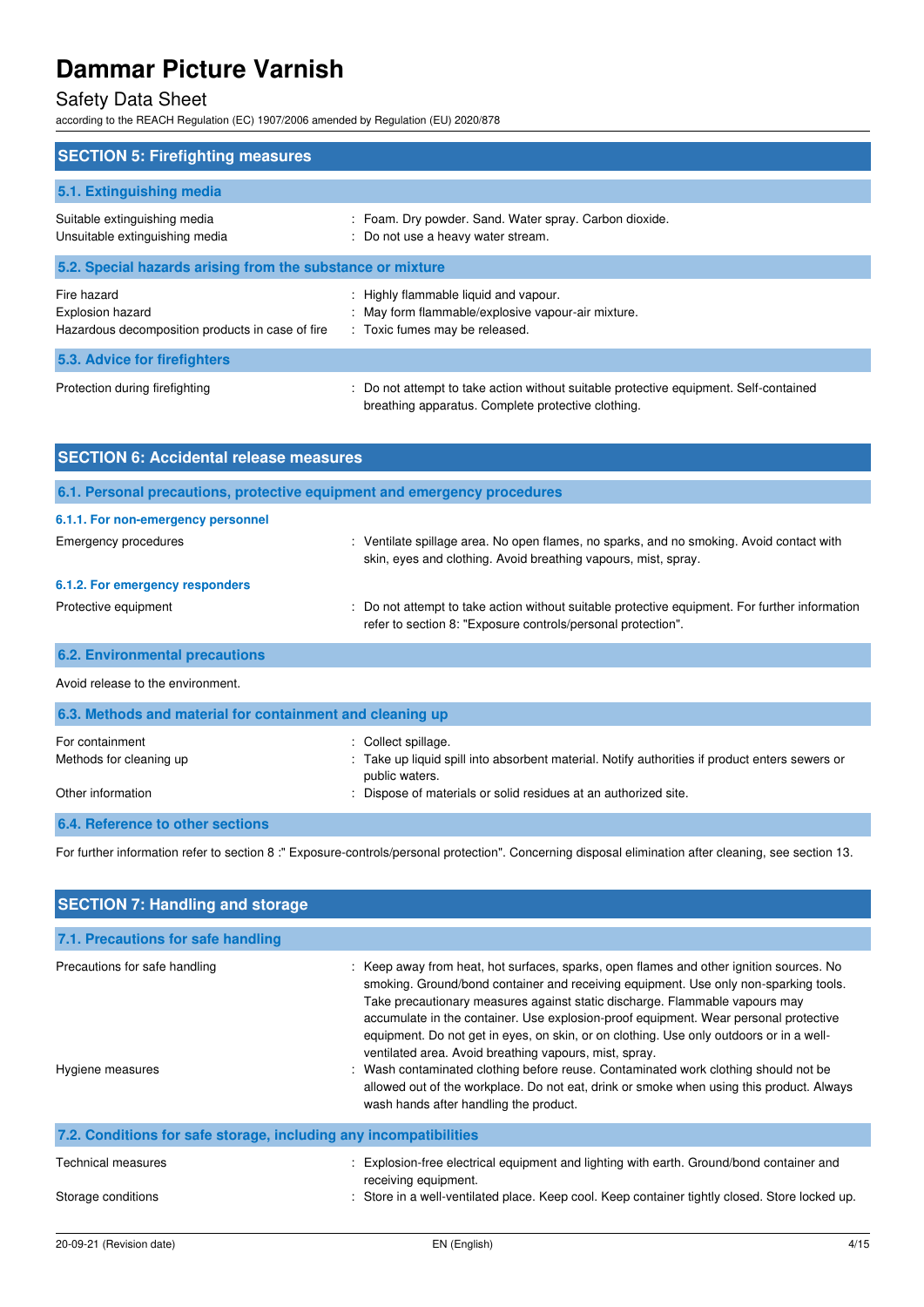## Safety Data Sheet

according to the REACH Regulation (EC) 1907/2006 amended by Regulation (EU) 2020/878

| Incompatible products     | : Strong alkalis. Strong acids.                                  |
|---------------------------|------------------------------------------------------------------|
| Incompatible materials    | : Keep away from ignition sources (including static discharges). |
| Heat and ignition sources | : Keep away from heat and direct sunlight. ignition sources.     |

**7.3. Specific end use(s)** 

No additional information available

### **SECTION 8: Exposure controls/personal protection**

### **8.1. Control parameters**

#### **8.1.1 National occupational exposure and biological limit values**

| Ethanol                                                                                                                                                                                                                                                                                                                                                                                 |  |  |  |
|-----------------------------------------------------------------------------------------------------------------------------------------------------------------------------------------------------------------------------------------------------------------------------------------------------------------------------------------------------------------------------------------|--|--|--|
| 260 mg/m $3$                                                                                                                                                                                                                                                                                                                                                                            |  |  |  |
| 1900 mg/m <sup>3</sup>                                                                                                                                                                                                                                                                                                                                                                  |  |  |  |
| Kankerverwekkende stof. H (Huidopname) Stoffen die relatief gemakkelijk door de huid<br>kunnen worden opgenomen, hetgeen een substantiële bijdrage kan betekenen aan de<br>totale inwendige blootstelling, hebben in de lijst een H-aanduiding. Bij deze stoffen moeten<br>naast maatregelen tegen inademing ook adequate maatregelen ter voorkoming van<br>huidcontact worden genomen. |  |  |  |
| Arbeidsomstandighedenregeling 2021                                                                                                                                                                                                                                                                                                                                                      |  |  |  |
|                                                                                                                                                                                                                                                                                                                                                                                         |  |  |  |
| <b>EU - Indicative Occupational Exposure Limit (IOEL)</b>                                                                                                                                                                                                                                                                                                                               |  |  |  |
| Acetone                                                                                                                                                                                                                                                                                                                                                                                 |  |  |  |
| 1210 mg/m <sup>3</sup>                                                                                                                                                                                                                                                                                                                                                                  |  |  |  |
| 500 ppm                                                                                                                                                                                                                                                                                                                                                                                 |  |  |  |
| COMMISSION DIRECTIVE 2000/39/EC                                                                                                                                                                                                                                                                                                                                                         |  |  |  |
|                                                                                                                                                                                                                                                                                                                                                                                         |  |  |  |
| Aceton                                                                                                                                                                                                                                                                                                                                                                                  |  |  |  |
| 1210 mg/m <sup>3</sup>                                                                                                                                                                                                                                                                                                                                                                  |  |  |  |
| 2420 mg/m <sup>3</sup>                                                                                                                                                                                                                                                                                                                                                                  |  |  |  |
| Arbeidsomstandighedenregeling 2021                                                                                                                                                                                                                                                                                                                                                      |  |  |  |
|                                                                                                                                                                                                                                                                                                                                                                                         |  |  |  |
| <b>EU - Indicative Occupational Exposure Limit (IOEL)</b>                                                                                                                                                                                                                                                                                                                               |  |  |  |
| Methanol                                                                                                                                                                                                                                                                                                                                                                                |  |  |  |
| 260 mg/m <sup>3</sup>                                                                                                                                                                                                                                                                                                                                                                   |  |  |  |
| 200 ppm                                                                                                                                                                                                                                                                                                                                                                                 |  |  |  |
| Skin                                                                                                                                                                                                                                                                                                                                                                                    |  |  |  |
| COMMISSION DIRECTIVE 2006/15/EC                                                                                                                                                                                                                                                                                                                                                         |  |  |  |
| <b>Netherlands - Occupational Exposure Limits</b>                                                                                                                                                                                                                                                                                                                                       |  |  |  |
| Methanol                                                                                                                                                                                                                                                                                                                                                                                |  |  |  |
| 133 mg/m $3$                                                                                                                                                                                                                                                                                                                                                                            |  |  |  |
|                                                                                                                                                                                                                                                                                                                                                                                         |  |  |  |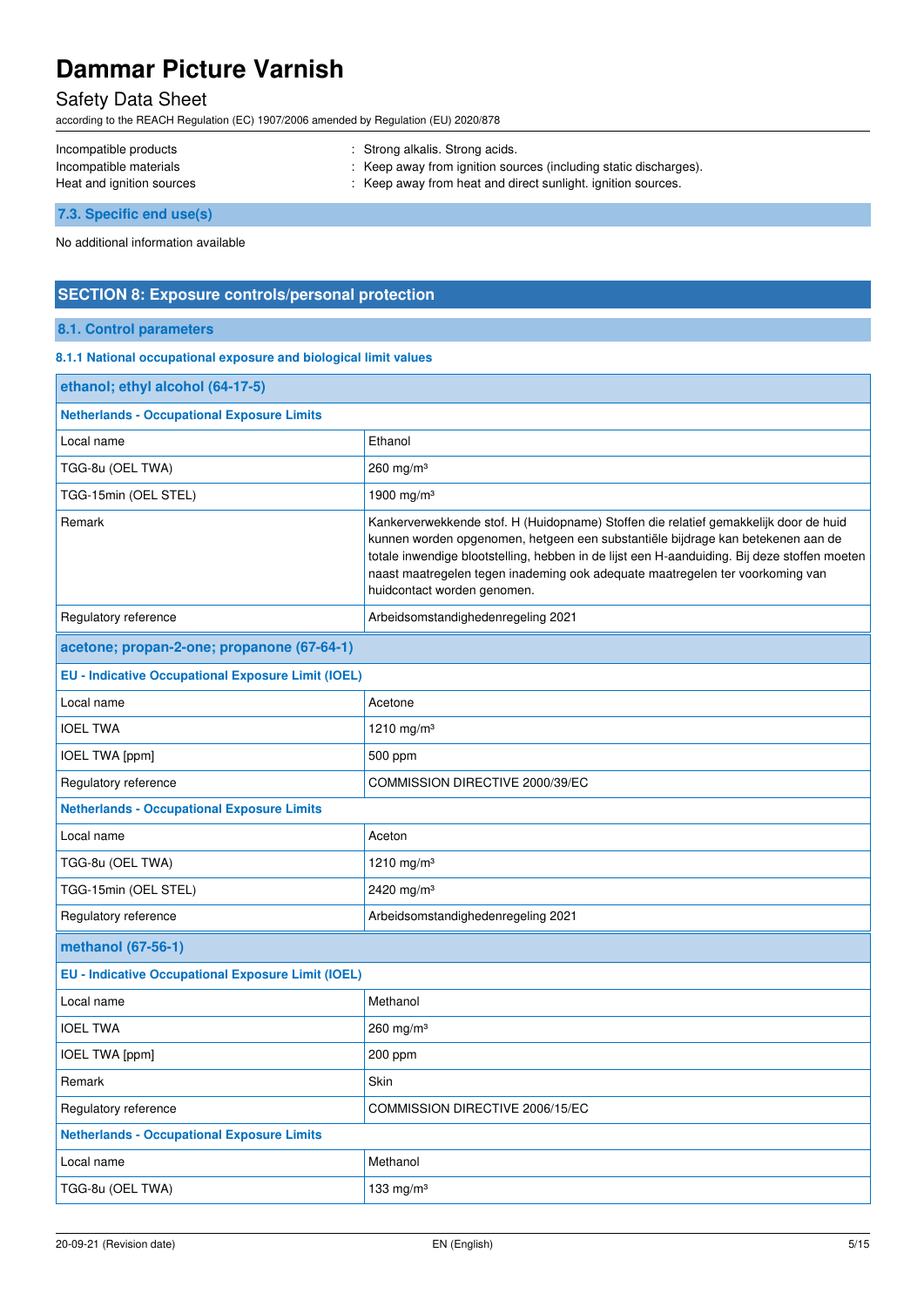### Safety Data Sheet

according to the REACH Regulation (EC) 1907/2006 amended by Regulation (EU) 2020/878

| $ $ methanol $(67-56-1)$ |                                                                                                                                                                                                                                                                                                                                                              |
|--------------------------|--------------------------------------------------------------------------------------------------------------------------------------------------------------------------------------------------------------------------------------------------------------------------------------------------------------------------------------------------------------|
| Remark                   | H (Huidopname) Stoffen die relatief gemakkelijk door de huid kunnen worden opgenomen,<br>hetgeen een substantiële bijdrage kan betekenen aan de totale inwendige blootstelling,<br>hebben in de lijst een H-aanduiding. Bij deze stoffen moeten naast maatregelen tegen<br>inademing ook adequate maatregelen ter voorkoming van huidcontact worden genomen. |
| Regulatory reference     | Arbeidsomstandighedenregeling 2021                                                                                                                                                                                                                                                                                                                           |

#### **8.1.2. Recommended monitoring procedures**

No additional information available

#### **8.1.3. Air contaminants formed**

No additional information available

#### **8.1.4. DNEL and PNEC**

No additional information available

#### **8.1.5. Control banding**

No additional information available

#### **8.2. Exposure controls**

#### **8.2.1. Appropriate engineering controls**

**Appropriate engineering controls:** 

Ensure good ventilation of the work station.

#### **8.2.2. Personal protection equipment**

#### **Personal protective equipment:**

Breathing equipment. Safety glasses. Gloves. Protective clothing.

#### **Personal protective equipment symbol(s):**



#### **8.2.2.1. Eye and face protection**

**Eye protection:**  Safety glasses. EN 166

#### **8.2.2.2. Skin protection**

#### **Skin and body protection:**

Wear suitable protective clothing. CEN : EN 340; EN 369; EN 465

#### **Hand protection:**

Wear suitable gloves resistant to chemical penetration. Chemical resistant gloves (according to European standard NF EN 374 or equivalent)

| <b>Hand protection</b>                |                                                  |                        |                |                    |                   |
|---------------------------------------|--------------------------------------------------|------------------------|----------------|--------------------|-------------------|
| Type                                  | <b>Material</b>                                  | <b>Permeation</b>      | Thickness (mm) | <b>Penetration</b> | <b>Standard</b>   |
| Reusable gloves,<br>Disposable gloves | Polyvinylchloride (PVC),<br>Nitrile rubber (NBR) | $6$ ( $>$ 480 minutes) | ≥0.11          |                    | <b>EN ISO 374</b> |

#### **8.2.2.3. Respiratory protection**

#### **Respiratory protection:**

Wear respiratory protection. EN 143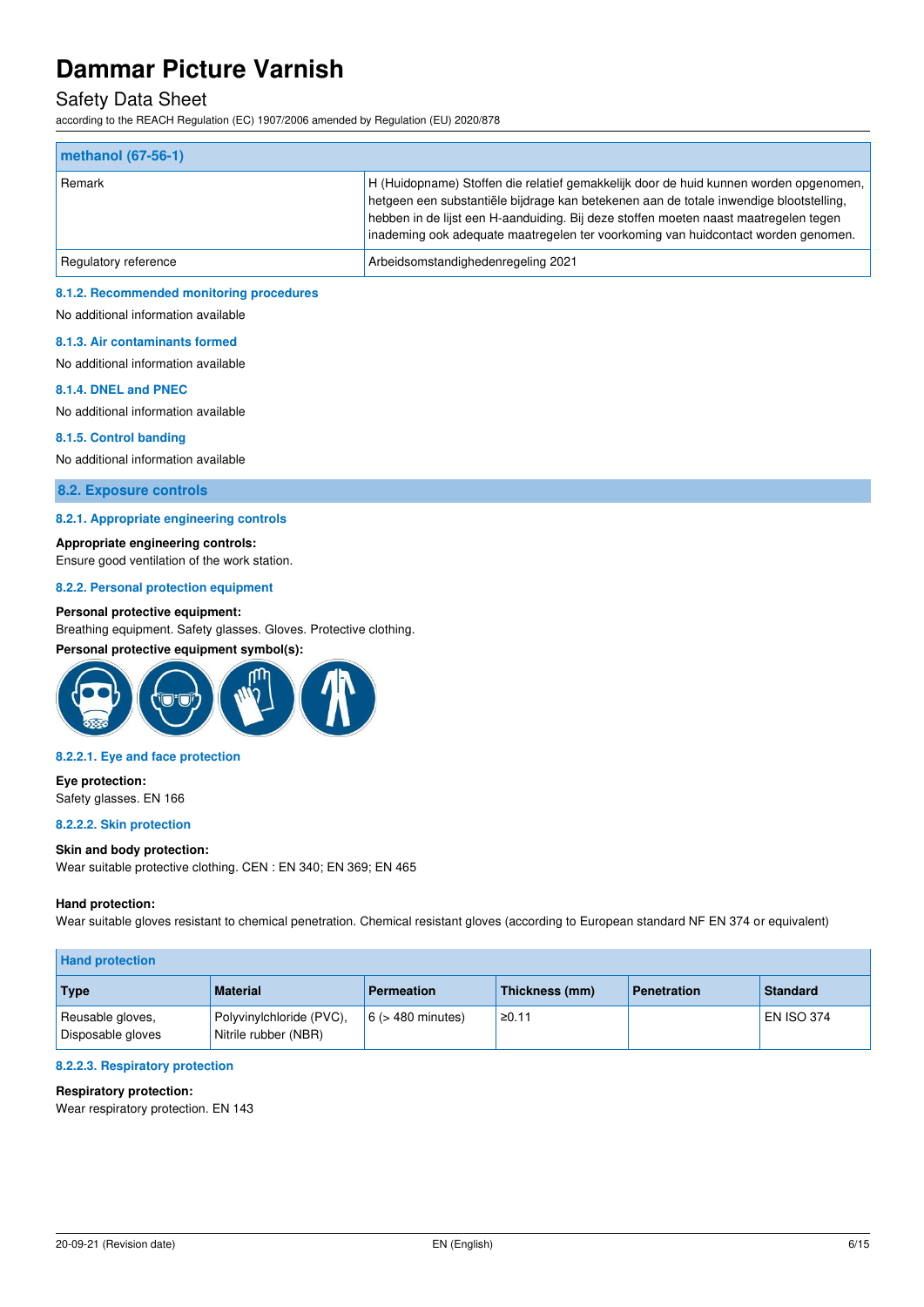## Safety Data Sheet

according to the REACH Regulation (EC) 1907/2006 amended by Regulation (EU) 2020/878

| <b>Respiratory protection</b> |                    |                                                       |                |  |
|-------------------------------|--------------------|-------------------------------------------------------|----------------|--|
| <b>Device</b>                 | <b>Filter type</b> | <b>Condition</b>                                      | Standard       |  |
| Approved respirator           | Type P1            | Vapour protection, Protection for<br>Liquid particles | <b>LEN 143</b> |  |

#### **8.2.2.4. Thermal hazards**

No additional information available

#### **8.2.3. Environmental exposure controls**

#### **Environmental exposure controls:**

Avoid release to the environment.

#### **Other information:**

Do not eat, drink or smoke during use.

## **SECTION 9: Physical and chemical properties**

## **9.1. Information on basic physical and chemical properties**

| <b>Physical state</b>                           | Liquid                              |
|-------------------------------------------------|-------------------------------------|
| Colour                                          | Colourless.                         |
| Odour                                           | characteristic.                     |
| Odour threshold                                 | Not available                       |
| Melting point                                   | Not available                       |
| Freezing point                                  | Not available                       |
| Boiling point                                   | Not available                       |
| Flammability                                    | Highly flammable liquid and vapour. |
| <b>Explosive limits</b>                         | Not available                       |
| Lower explosive limit (LEL)                     | Not available                       |
| Upper explosive limit (UEL)                     | Not available                       |
| Flash point                                     | Not available                       |
| Auto-ignition temperature                       | Not available                       |
| Decomposition temperature                       | Not available                       |
| pH                                              | Not available                       |
| Viscosity, kinematic                            | Not available                       |
| Solubility                                      | Not available                       |
| Partition coefficient n-octanol/water (Log Kow) | Not available                       |
| Vapour pressure                                 | Not available                       |
| Vapour pressure at 50 °C                        | Not available                       |
| Density                                         | Not available                       |
| Relative density                                | Not available                       |
| Relative vapour density at 20 °C                | Not available                       |
| Particle size                                   | Not applicable                      |
| Particle size distribution                      | Not applicable                      |
| Particle shape                                  | Not applicable                      |
| Particle aspect ratio                           | Not applicable                      |
| Particle aggregation state                      | Not applicable                      |
| Particle agglomeration state                    | Not applicable                      |
| Particle specific surface area                  | Not applicable                      |
| Particle dustiness                              | Not applicable                      |

#### **9.2. Other information**

#### **9.2.1. Information with regard to physical hazard classes**

No additional information available

#### **9.2.2. Other safety characteristics**

No additional information available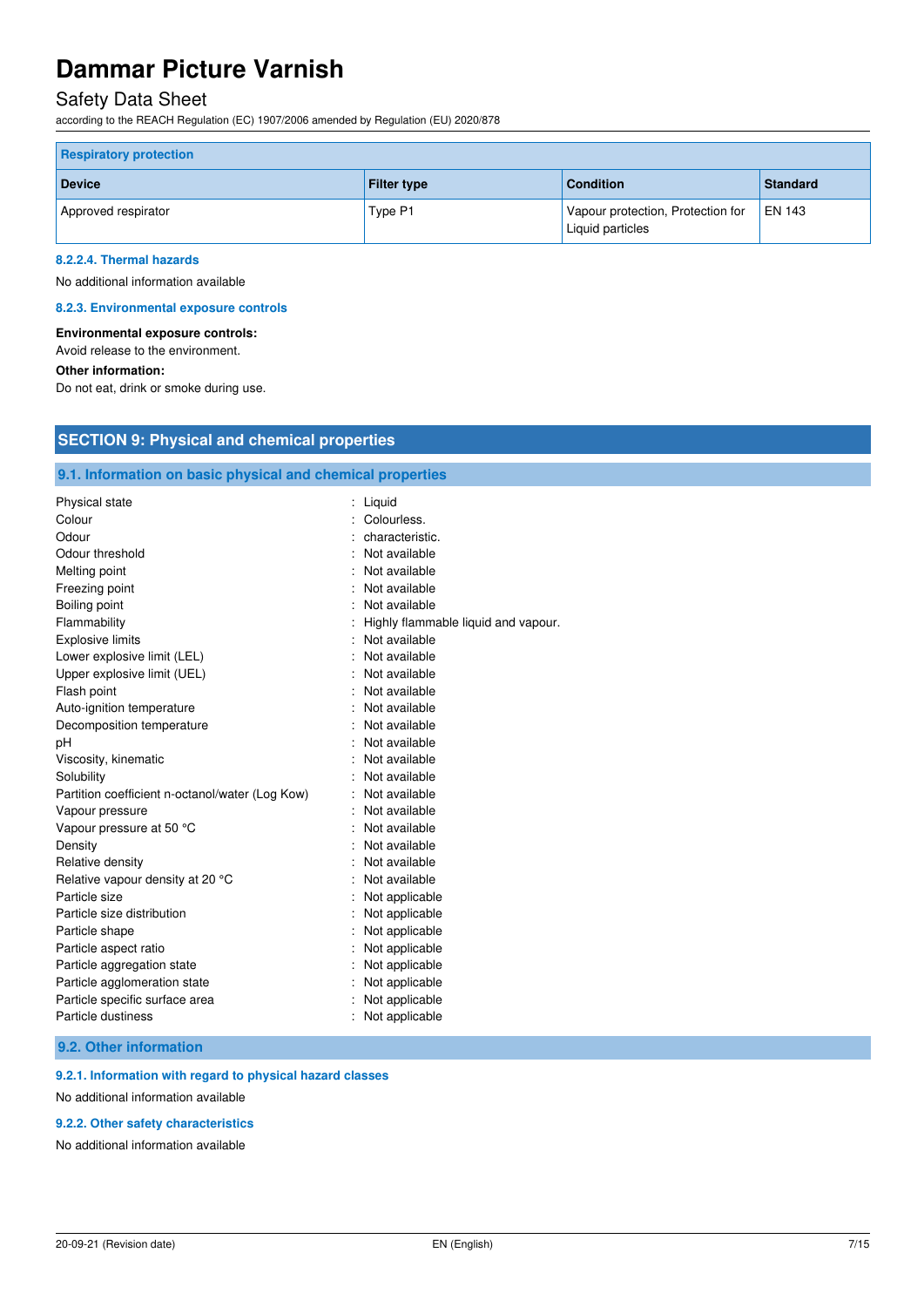## Safety Data Sheet

according to the REACH Regulation (EC) 1907/2006 amended by Regulation (EU) 2020/878

### **SECTION 10: Stability and reactivity**

#### **10.1. Reactivity**

Highly flammable liquid and vapour.

**10.2. Chemical stability** 

May form flammable/explosive vapour-air mixture.

**10.3. Possibility of hazardous reactions** 

No additional information available

**10.4. Conditions to avoid** 

Avoid contact with hot surfaces. Heat. No flames, no sparks. Eliminate all sources of ignition.

#### **10.5. Incompatible materials**

Strong alkalis. Strong acids.

**10.6. Hazardous decomposition products** 

fume. Carbon oxides (CO, CO2). May release flammable gases.

### **SECTION 11: Toxicological information**

| 11.1. Information on hazard classes as defined in Regulation (EC) No 1272/2008  |                                                                               |
|---------------------------------------------------------------------------------|-------------------------------------------------------------------------------|
| Acute toxicity (oral)<br>Acute toxicity (dermal)<br>Acute toxicity (inhalation) | Harmful if swallowed.<br>Harmful in contact with skin.<br>Harmful if inhaled. |
| <b>Dammar Picture Varnish</b>                                                   |                                                                               |
| ATE CLP (oral)                                                                  | 775,194 mg/kg bodyweight                                                      |
| ATE CLP (dermal)                                                                | 1745,108 mg/kg bodyweight                                                     |
| ATE CLP (dust, mist)                                                            | 2,408 mg/l/4h                                                                 |
| ethanol; ethyl alcohol (64-17-5)                                                |                                                                               |
| LD50 oral rat                                                                   | 6200 mg/kg                                                                    |
| LD50 dermal rabbit                                                              | 20000 mg/kg                                                                   |
| LC50 Inhalation - Rat (Vapours)                                                 | 95,6 mg/l/4h                                                                  |
| Skin corrosion/irritation                                                       | Causes skin irritation.                                                       |
| Serious eye damage/irritation                                                   | Causes serious eye irritation.                                                |
| Respiratory or skin sensitisation                                               | May cause an allergic skin reaction.                                          |
| Germ cell mutagenicity                                                          | Not classified                                                                |
| Carcinogenicity                                                                 | Not classified                                                                |
| Reproductive toxicity                                                           | Not classified                                                                |
| STOT-single exposure                                                            | Not classified                                                                |
| acetone; propan-2-one; propanone (67-64-1)                                      |                                                                               |
| STOT-single exposure                                                            | May cause drowsiness or dizziness.                                            |
| methanol (67-56-1)                                                              |                                                                               |
| STOT-single exposure                                                            | Causes damage to organs.                                                      |
| STOT-repeated exposure                                                          | Not classified                                                                |
| Aspiration hazard                                                               | May be fatal if swallowed and enters airways.                                 |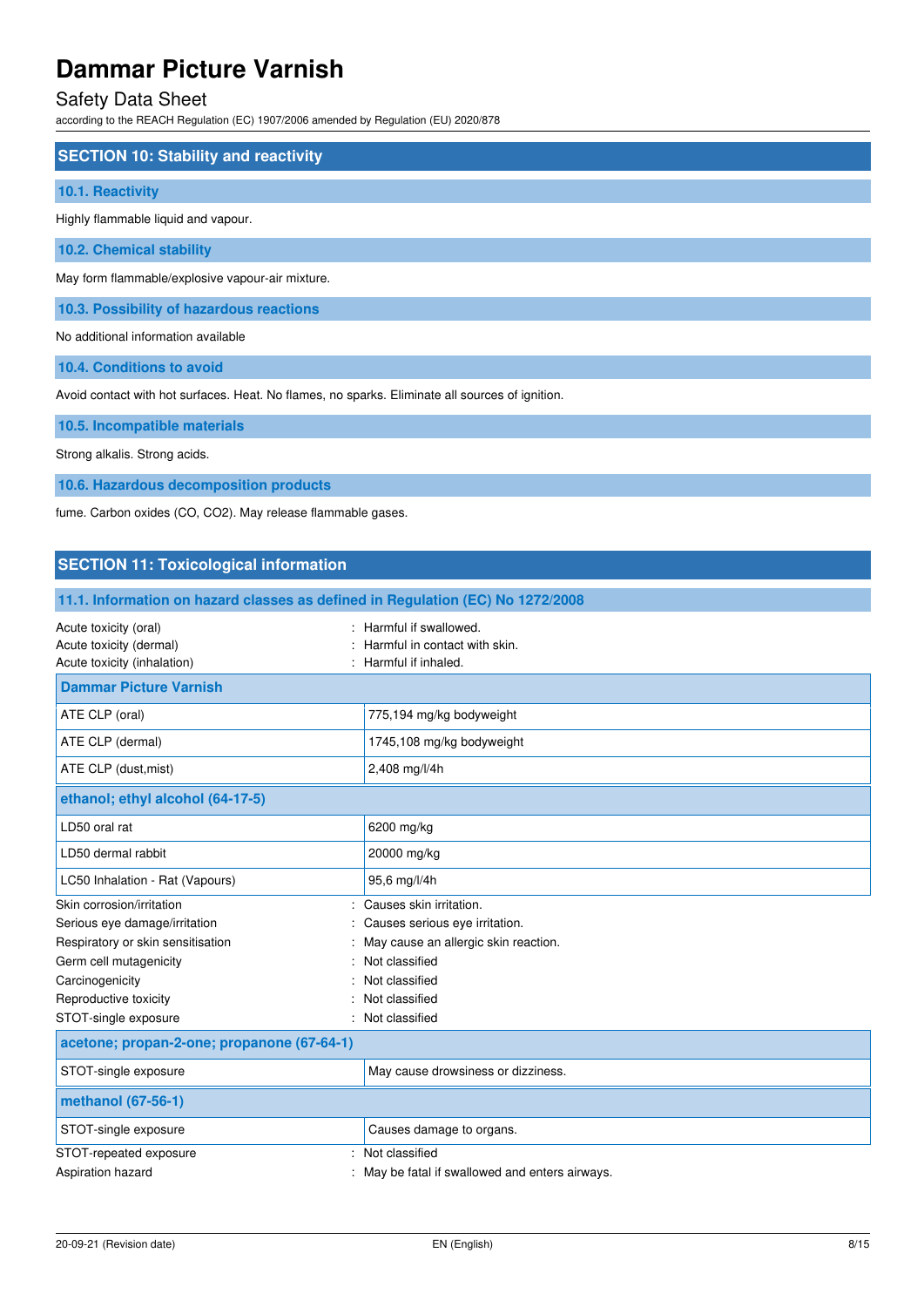### Safety Data Sheet

according to the REACH Regulation (EC) 1907/2006 amended by Regulation (EU) 2020/878

#### **11.2. Information on other hazards**

#### **11.2.1. Endocrine disrupting properties**

#### No additional information available

#### **11.2.2. Other information**

Other information  $\qquad \qquad$ : Risk of aspiration pneumonia

## **SECTION 12: Ecological information 12.1. Toxicity**  Ecology - general **Ecology** - general  $\cdot$  Toxic to aquatic life with long lasting effects. Hazardous to the aquatic environment, short-term (acute) : Not classified Hazardous to the aquatic environment, long-term (chronic) : Very toxic to aquatic life with long lasting effects. **ethanol; ethyl alcohol (64-17-5)** LC50 - Fish [1] 8140 mg/l 48 h EC50 - Crustacea [1] 9268 – 14221 mg/l 48 h EC50 - Crustacea [2] 65 mg/l 72 h ErC50 algae 1450 mg/l 8 d **12.2. Persistence and degradability ethanol; ethyl alcohol (64-17-5)** Biochemical oxygen demand (BOD)  $\Big| 0,9 - 1,67 \text{ g } O_2$ /g substance BOD (% of ThOD) 94 % ThOD **12.3. Bioaccumulative potential**  No additional information available **12.4. Mobility in soil**  No additional information available **12.5. Results of PBT and vPvB assessment Dammar Picture Varnish**  This substance/mixture does not meet the PBT criteria of REACH regulation, annex XIII This substance/mixture does not meet the vPvB criteria of REACH regulation, annex XIII **12.6. Endocrine disrupting properties**  No additional information available **12.7. Other adverse effects**  No additional information available

| <b>SECTION 13: Disposal considerations</b>        |                                                                                                                                                                                                                                    |
|---------------------------------------------------|------------------------------------------------------------------------------------------------------------------------------------------------------------------------------------------------------------------------------------|
| 13.1. Waste treatment methods                     |                                                                                                                                                                                                                                    |
| Waste treatment methods<br>Additional information | : Dispose of contents/container in accordance with licensed collector's sorting instructions.<br>: Flammable vapours may accumulate in the container. Handle empty containers with care<br>because residual vapours are flammable. |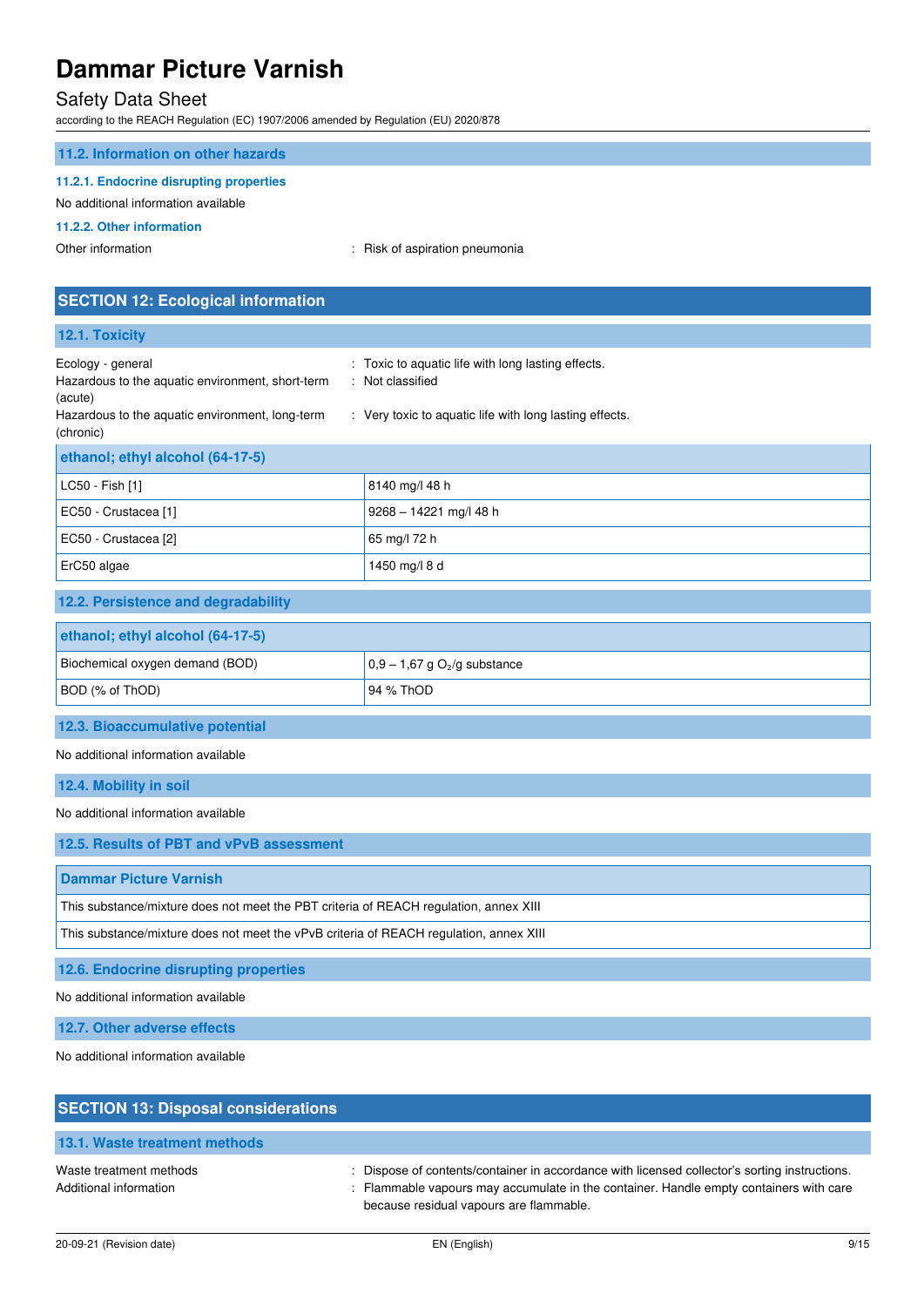Safety Data Sheet

according to the REACH Regulation (EC) 1907/2006 amended by Regulation (EU) 2020/878

Ecology - waste materials **Ecology** - waste materials **interval** : Avoid release to the environment.

| <b>SECTION 14: Transport information</b>                                                                                                               |                                                                                |                                                                                                     |                                                                                                                               |                                                                                                                               |
|--------------------------------------------------------------------------------------------------------------------------------------------------------|--------------------------------------------------------------------------------|-----------------------------------------------------------------------------------------------------|-------------------------------------------------------------------------------------------------------------------------------|-------------------------------------------------------------------------------------------------------------------------------|
| In accordance with ADR / IMDG / IATA / ADN / RID                                                                                                       |                                                                                |                                                                                                     |                                                                                                                               |                                                                                                                               |
| <b>ADR</b>                                                                                                                                             | <b>IMDG</b>                                                                    | <b>IATA</b>                                                                                         | <b>ADN</b>                                                                                                                    | <b>RID</b>                                                                                                                    |
| 14.1. UN number or ID number                                                                                                                           |                                                                                |                                                                                                     |                                                                                                                               |                                                                                                                               |
| <b>UN 1263</b>                                                                                                                                         | <b>UN 1263</b>                                                                 | <b>UN 1263</b>                                                                                      | <b>UN 1263</b>                                                                                                                | <b>UN 1263</b>                                                                                                                |
| 14.2. UN proper shipping name                                                                                                                          |                                                                                |                                                                                                     |                                                                                                                               |                                                                                                                               |
| PAINT / PAINT RELATED<br>MATERIAL (CONTAINS:<br>ethanol, ethyl alcohol)                                                                                | <b>PAINT RELATED</b><br>MATERIAL (CONTAINS :<br>ethanol, ethyl alcohol)        | Paint (CONTAINS;<br>ethanol, ethyl alcohol)                                                         | <b>PAINT RELATED</b><br>MATERIAL (CONTAINS ;<br>ethanol, ethyl alcohol)                                                       | <b>PAINT RELATED</b><br>MATERIAL (CONTAINS:<br>ethanol, ethyl alcohol)                                                        |
| <b>Transport document description</b>                                                                                                                  |                                                                                |                                                                                                     |                                                                                                                               |                                                                                                                               |
| UN 1263 PAINT / PAINT<br><b>RELATED MATERIAL</b><br>(CONTAINS; ethanol, ethyl<br>alcohol), 3, II, (D/E),<br><b>ENVIRONMENTALLY</b><br><b>HAZARDOUS</b> | UN 1263 PAINT RELATED<br>MATERIAL (CONTAINS;<br>ethanol, ethyl alcohol), 3, II | UN 1263 Paint (CONTAINS<br>; ethanol, ethyl alcohol), 3,<br>II, ENVIRONMENTALLY<br><b>HAZARDOUS</b> | UN 1263 PAINT RELATED<br>MATERIAL (CONTAINS;<br>ethanol, ethyl alcohol), 3, II,<br><b>ENVIRONMENTALLY</b><br><b>HAZARDOUS</b> | UN 1263 PAINT RELATED<br>MATERIAL (CONTAINS;<br>ethanol, ethyl alcohol), 3, II,<br><b>ENVIRONMENTALLY</b><br><b>HAZARDOUS</b> |
| 14.3. Transport hazard class(es)                                                                                                                       |                                                                                |                                                                                                     |                                                                                                                               |                                                                                                                               |
| 3                                                                                                                                                      | 3                                                                              | 3                                                                                                   | 3                                                                                                                             | 3                                                                                                                             |
| U                                                                                                                                                      |                                                                                |                                                                                                     |                                                                                                                               |                                                                                                                               |
| 14.4. Packing group                                                                                                                                    |                                                                                |                                                                                                     |                                                                                                                               |                                                                                                                               |
| $\mathbf{H}$                                                                                                                                           | $\mathbf{II}$                                                                  | $\mathsf{II}$                                                                                       | $\mathsf{I}$                                                                                                                  | Ш                                                                                                                             |
| <b>14.5. Environmental hazards</b>                                                                                                                     |                                                                                |                                                                                                     |                                                                                                                               |                                                                                                                               |
| Dangerous for the<br>environment: Yes                                                                                                                  | Dangerous for the<br>environment: Yes<br>Marine pollutant: No                  | Dangerous for the<br>environment: Yes                                                               | Dangerous for the<br>environment: Yes                                                                                         | Dangerous for the<br>environment: Yes                                                                                         |
| No supplementary information available                                                                                                                 |                                                                                |                                                                                                     |                                                                                                                               |                                                                                                                               |
| 14.6. Special precautions for user                                                                                                                     |                                                                                |                                                                                                     |                                                                                                                               |                                                                                                                               |
| <b>Overland transport</b>                                                                                                                              |                                                                                |                                                                                                     |                                                                                                                               |                                                                                                                               |
| Classification code (ADR)                                                                                                                              | $E = F1$                                                                       |                                                                                                     |                                                                                                                               |                                                                                                                               |
| Special provisions (ADR)<br>Limited quantities (ADR)                                                                                                   | 5 <sub>l</sub><br>$\ddot{\cdot}$                                               | : 163, 367, 640D, 650                                                                               |                                                                                                                               |                                                                                                                               |

(ADR)

Excepted quantities (ADR) : E2

Special packing provisions (ADR) : PP1 Mixed packing provisions (ADR) : MP19 Portable tank and bulk container instructions (ADR) : T4

Packing instructions (ADR) : P001, IBC02, R001

Portable tank and bulk container special provisions : TP1, TP8, TP28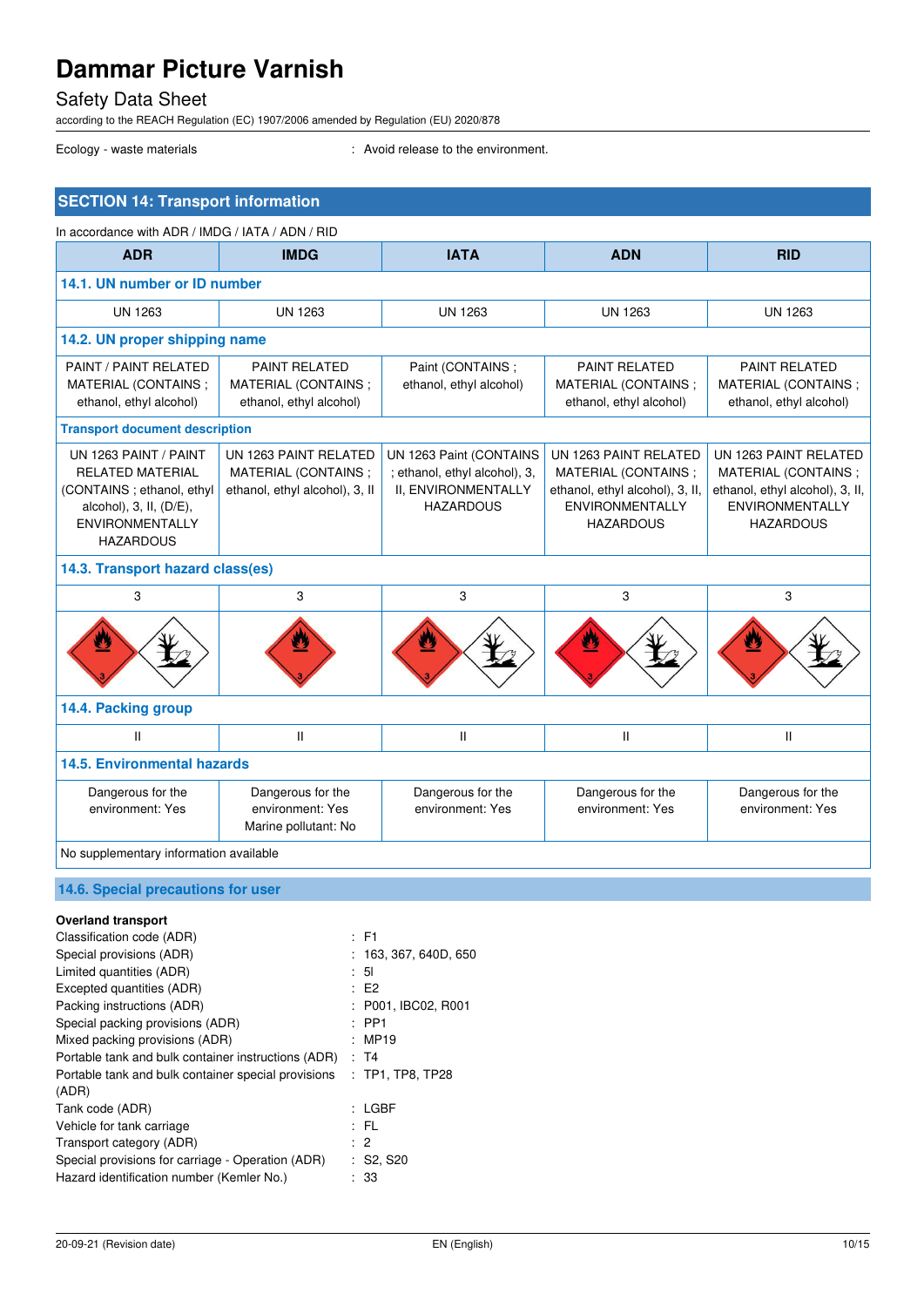## Safety Data Sheet

according to the REACH Regulation (EC) 1907/2006 amended by Regulation (EU) 2020/878

| Orange plates                                              | ÷<br>33<br>1263                                        |
|------------------------------------------------------------|--------------------------------------------------------|
| Tunnel restriction code (ADR)                              | : D/E                                                  |
| <b>Transport by sea</b>                                    |                                                        |
| Special provisions (IMDG)                                  | : 163, 367                                             |
| Limited quantities (IMDG)                                  | : 5L                                                   |
| Excepted quantities (IMDG)                                 | E2                                                     |
| Packing instructions (IMDG)                                | : P <sub>001</sub>                                     |
| Special packing provisions (IMDG)                          | $:$ PP1                                                |
| IBC packing instructions (IMDG)                            | : IBC02                                                |
| Tank instructions (IMDG)                                   | : T4<br>: TP1, TP8, TP28                               |
| Tank special provisions (IMDG)<br>EmS-No. (Fire)           | $: F-E$                                                |
| EmS-No. (Spillage)                                         | $: S-E$                                                |
| Stowage category (IMDG)                                    | ÷.<br>B                                                |
| Properties and observations (IMDG)                         | : Miscibility with water depends upon the composition. |
| MFAG-No                                                    | : 127,128                                              |
|                                                            |                                                        |
| Air transport                                              |                                                        |
| PCA Excepted quantities (IATA)                             | E2                                                     |
| PCA Limited quantities (IATA)                              | $:$ Y341                                               |
| PCA limited quantity max net quantity (IATA)               | : 1L                                                   |
| PCA packing instructions (IATA)                            | :353                                                   |
| PCA max net quantity (IATA)                                | : 5L                                                   |
| CAO packing instructions (IATA)                            | : 364<br>: 60L                                         |
| CAO max net quantity (IATA)<br>Special provisions (IATA)   | : A3, A72, A192                                        |
| ERG code (IATA)                                            | : 3L                                                   |
|                                                            |                                                        |
| Inland waterway transport                                  |                                                        |
| Classification code (ADN)                                  | $:$ F1                                                 |
| Special provisions (ADN)                                   | : 163, 367, 640C, 650                                  |
| Limited quantities (ADN)                                   | : 5 L                                                  |
| Excepted quantities (ADN)                                  | E2                                                     |
| Equipment required (ADN)                                   | $:$ PP, EX, A                                          |
| Ventilation (ADN)                                          | : VE01                                                 |
| Number of blue cones/lights (ADN)                          | : 1                                                    |
| <b>Rail transport</b>                                      |                                                        |
| Classification code (RID)                                  | : F1                                                   |
| Special provisions (RID)                                   | 163, 367, 640C, 650                                    |
| Excepted quantities (RID)                                  | : E2                                                   |
| Packing instructions (RID)                                 | : P001                                                 |
| Special packing provisions (RID)                           | $:$ PP1                                                |
| Mixed packing provisions (RID)                             | : MP19                                                 |
| Portable tank and bulk container instructions (RID)        | : T4                                                   |
| Portable tank and bulk container special provisions        | : TP1, TP8, TP28                                       |
| (RID)                                                      |                                                        |
| Tank codes for RID tanks (RID)<br>Transport category (RID) | : L1.5BN<br>$\cdot$ 2                                  |
| Colis express (express parcels) (RID)                      | : CE7                                                  |
| Hazard identification number (RID)                         | : 33                                                   |
|                                                            |                                                        |

**14.7. Maritime transport in bulk according to IMO instruments** 

Not applicable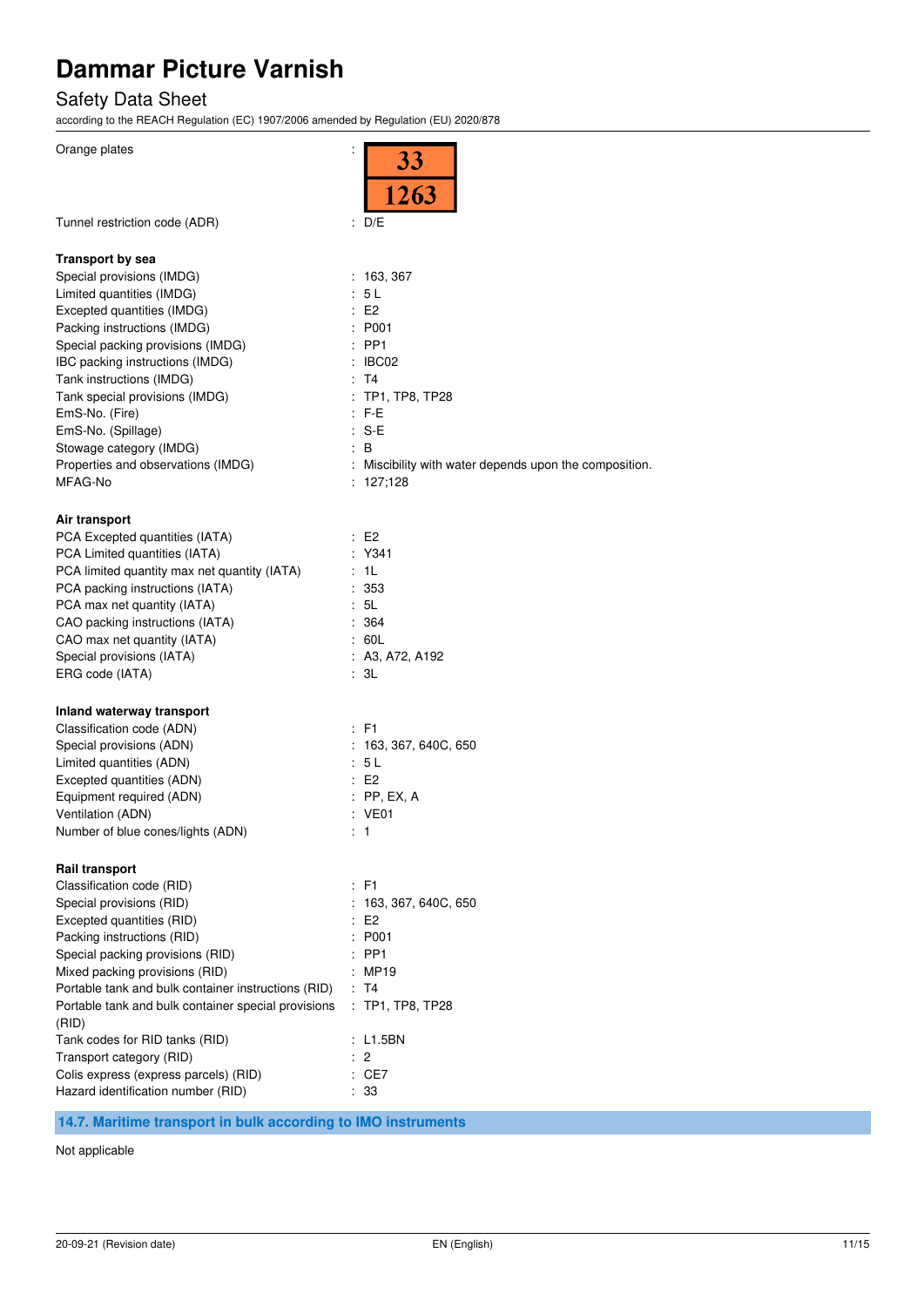### Safety Data Sheet

according to the REACH Regulation (EC) 1907/2006 amended by Regulation (EU) 2020/878

### **SECTION 15: Regulatory information**

#### **15.1. Safety, health and environmental regulations/legislation specific for the substance or mixture**

#### **15.1.1. EU-Regulations**

### **EU restriction list (REACH Annex XVII)**

| <b>Reference code</b> | <b>Applicable on</b>                                                                                        |
|-----------------------|-------------------------------------------------------------------------------------------------------------|
| 3(a)                  | Dammar Picture Varnish; acetone; propan-2-one; propanone; ethanol; ethyl alcohol; methanol; turpentine, oil |
| 3(b)                  | Dammar Picture Varnish; acetone; propan-2-one; propanone; methanol; turpentine, oil                         |
| 3(c)                  | Dammar Picture Varnish; turpentine, oil                                                                     |
| 40.                   | acetone; propan-2-one; propanone; ethanol; ethyl alcohol; methanol; turpentine, oil                         |
| 69.                   | methanol                                                                                                    |

Contains no substance on the REACH candidate list

Contains no REACH Annex XIV substances

Contains no substance subject to Regulation (EU) No 649/2012 of the European Parliament and of the Council of 4 July 2012 concerning the export and import of hazardous chemicals.

Contains no substance subject to Regulation (EU) No 2019/1021 of the European Parliament and of the Council of 20 June 2019 on persistent organic pollutants

Contains substance subject to Regulation (EU) 2019/1148 of the European Parliament and of the Council of 20 June 2019 on the marketing and use of explosives precursors.

#### ANNEX II REPORTABLE EXPLOSIVES PRECURSORS

List of substances on their own or in mixtures or in substances for which suspicious transactions and significant disappearances and thefts are to be reported to the relevant national contact point within 24 hours.

| <b>Name</b> | <b>CAS-No.</b> | <b>Combined</b>     | Combined Nomenclature code for mixture without          |
|-------------|----------------|---------------------|---------------------------------------------------------|
|             |                | <b>Nomenclature</b> | constituents which would determine classification under |
|             |                | code (CN)           | another CN code                                         |
| l Acetone   | 67-64-1        | 2914 11 00          | ex 3824 99 92                                           |

Please see https://ec.europa.eu/home-affairs/system/files/2021-05/list\_of\_competent\_authorities\_and\_national\_contact\_points\_en.pdf

#### **Directive 2012/18/EU (SEVESO III)**

| <b>Seveso III Part I (Categories of dangerous substances)</b>                                                                                                                                                                                                                                                                                                                | <b>Qualifying quantity (tonnes)</b> |                   |  |
|------------------------------------------------------------------------------------------------------------------------------------------------------------------------------------------------------------------------------------------------------------------------------------------------------------------------------------------------------------------------------|-------------------------------------|-------------------|--|
|                                                                                                                                                                                                                                                                                                                                                                              | <b>Lower-tier</b>                   | <b>Upper-tier</b> |  |
| <b>P5a FLAMMABLE LIQUIDS</b><br>$-$ Flammable liquids, Category 1, or<br>$-$ Flammable liquids Category 2 or 3 maintained at a temperature above their boiling<br>point, or<br>— Other liquids with a flash point $\leq 60$ °C, maintained at a temperature above their boiling<br>point                                                                                     | 10                                  | 50                |  |
| <b>P5b FLAMMABLE LIQUIDS</b><br>$-$ Flammable liquids Category 2 or 3 where particular processing conditions, such as high<br>pressure or high temperature, may create major-accident hazards, or<br>— Other liquids with a flash point $\leq 60$ °C where particular processing conditions, such as<br>high pressure or high temperature, may create major-accident hazards | 50                                  | 200               |  |
| <b>P5c FLAMMABLE LIQUIDS</b><br>Flammable liquids, Categories 2 or 3 not covered by P5a and P5b                                                                                                                                                                                                                                                                              | 5000                                | 50000             |  |

#### **15.1.2. National regulations**

#### **Netherlands**

| SZW-lijst van kankerverwekkende stoffen<br>SZW-lijst van mutagene stoffen<br>SZW-lijst van reprotoxische stoffen – Borstvoeding<br>SZW-lijst van reprotoxische stoffen -<br>Vruchtbaarheid | : ethanol; ethyl alcohol, turpentine, oil are listed<br>: turpentine, oil is listed<br>: ethanol; ethyl alcohol is listed<br>: ethanol; ethyl alcohol is listed |
|--------------------------------------------------------------------------------------------------------------------------------------------------------------------------------------------|-----------------------------------------------------------------------------------------------------------------------------------------------------------------|
| SZW-lijst van reprotoxische stoffen – Ontwikkeling                                                                                                                                         | ethanol; ethyl alcohol is listed                                                                                                                                |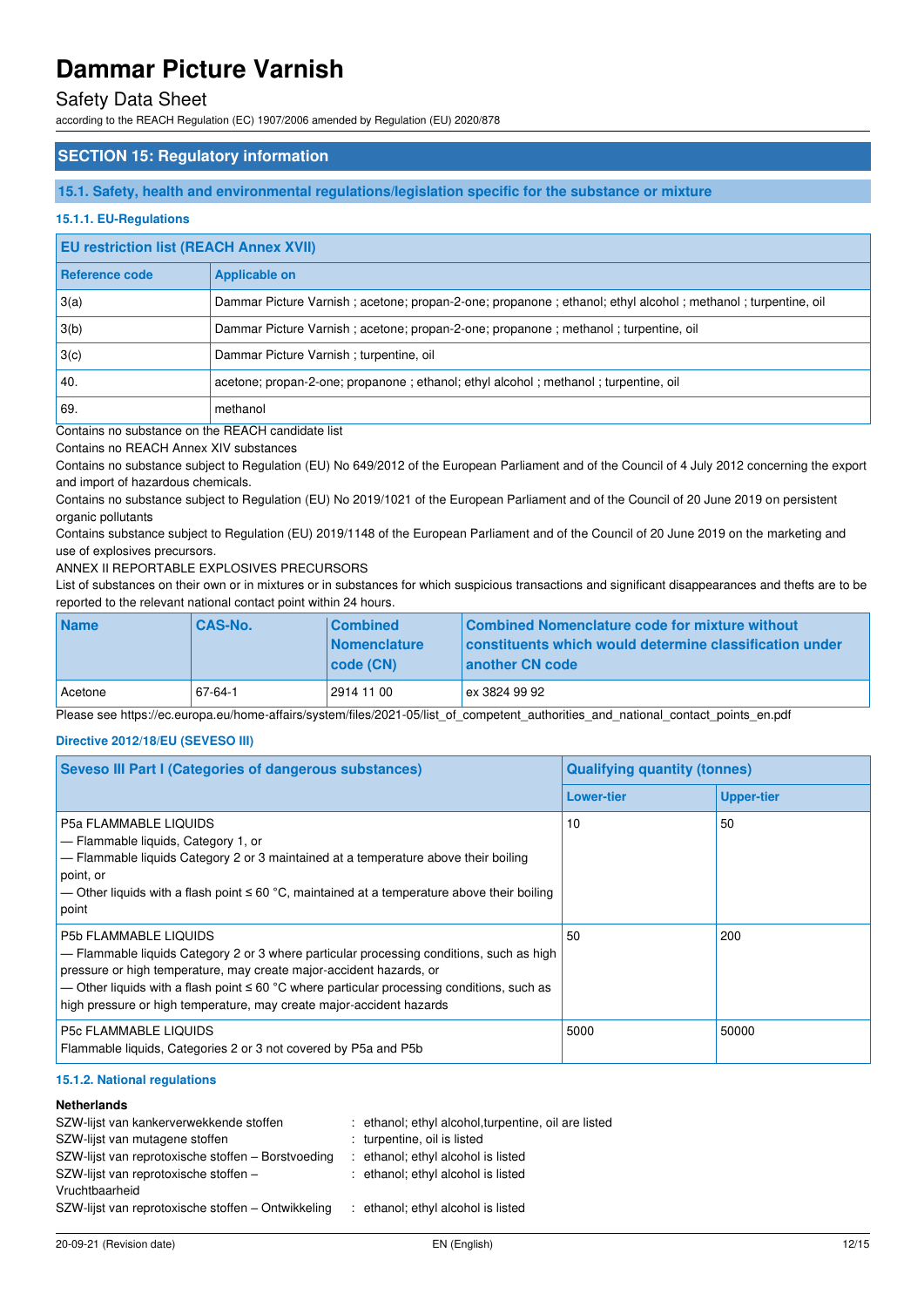## Safety Data Sheet

according to the REACH Regulation (EC) 1907/2006 amended by Regulation (EU) 2020/878

## **15.2. Chemical safety assessment**

No chemical safety assessment has been carried out

### **SECTION 16: Other information**

| Indication of changes |                                |               |                 |
|-----------------------|--------------------------------|---------------|-----------------|
| <b>Section</b>        | <b>Changed item</b>            | <b>Change</b> | <b>Comments</b> |
|                       | Revision date                  | Modified      |                 |
|                       | Supersedes                     | Modified      |                 |
|                       | SDS EU format                  | Modified      |                 |
| 2.2                   | Precautionary statements (CLP) | Modified      |                 |
| 11.1                  | ATE CLP (oral)                 | Modified      |                 |
| 11.1                  | ATE CLP (dermal)               | Modified      |                 |
| 11.1                  | ATE CLP (dust, mist)           | Modified      |                 |
| 15.1                  | <b>REACH Annex XVII</b>        | Added         |                 |
| 16                    | Data sources                   | Modified      |                 |

| <b>Abbreviations and acronyms:</b> |                                                                                                                                                                                        |  |
|------------------------------------|----------------------------------------------------------------------------------------------------------------------------------------------------------------------------------------|--|
| <b>ADR</b>                         | European Agreement concerning the International Carriage of Dangerous Goods by Road                                                                                                    |  |
| <b>ATE</b>                         | <b>Acute Toxicity Estimate</b>                                                                                                                                                         |  |
| CAS                                | CAS (Chemical Abstracts Service) number                                                                                                                                                |  |
| <b>CLP</b>                         | Classification Labelling Packaging Regulation; Regulation (EC) No 1272/2008                                                                                                            |  |
|                                    | CMR: Carcinogeen, Mutageen, Reprotoxisch                                                                                                                                               |  |
|                                    | CSA: Chemical Safety Assessment                                                                                                                                                        |  |
|                                    | <b>CSR: Chemical Safety Report</b>                                                                                                                                                     |  |
| <b>DNEL</b>                        | Derived-No Effect Level                                                                                                                                                                |  |
|                                    | EC50: Median Effective Concentration (required to induce a 50% effect)                                                                                                                 |  |
|                                    | EINECS: European Inventory of Existing Commercial Chemical Substances                                                                                                                  |  |
|                                    | GHS: Globally Harmonized System of Classification and Labelling of Chemicals                                                                                                           |  |
|                                    | IATA: International Air Transport Association                                                                                                                                          |  |
|                                    | IMDG: International Maritime Code for Dangerous Goods                                                                                                                                  |  |
|                                    | LC50: Lethal concentration, 50 percent                                                                                                                                                 |  |
|                                    | LD50: Lethal dose, 50 percent                                                                                                                                                          |  |
| PBT                                | Persistent Bioaccumulative Toxic                                                                                                                                                       |  |
|                                    | PNEC: Predicted No Effect Concentration (for environment)                                                                                                                              |  |
|                                    | REACH: Registration, Evaluation and Authorisation of Chemical substances                                                                                                               |  |
|                                    | RID: Règlement international concernant le transport des marchandises dangereuses par chemin de fer (Regulations<br>Concerning the International Transport of Dangerous Goods by Rail) |  |
|                                    | SVHC: Substances of Very High Concern                                                                                                                                                  |  |
| vPvB                               | Very Persistent and Very Bioaccumulative                                                                                                                                               |  |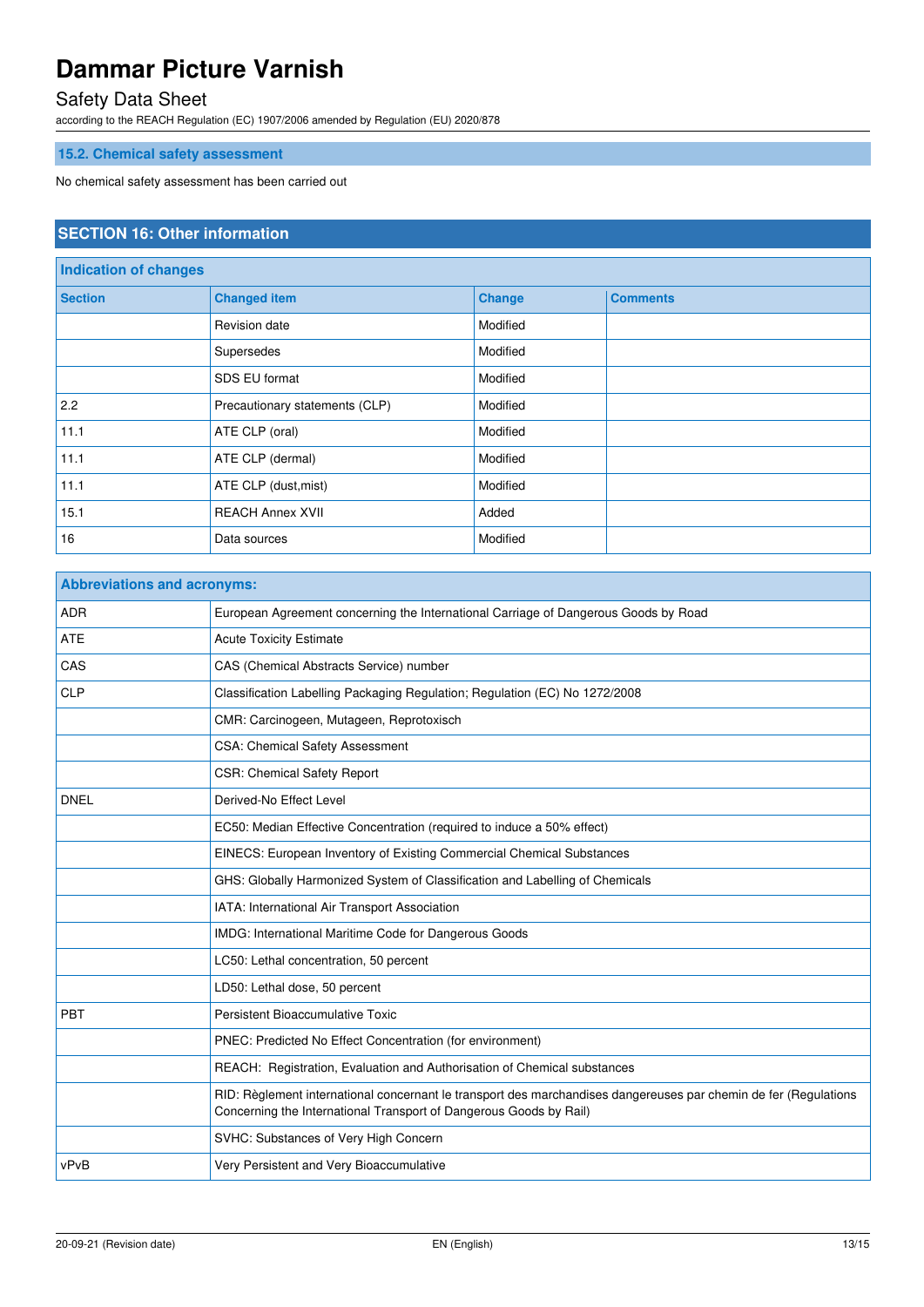## Safety Data Sheet

according to the REACH Regulation (EC) 1907/2006 amended by Regulation (EU) 2020/878

| Data sources      | ECHA (European Chemicals Agency). according to Regulation (EC) No. 1907/2006                   |
|-------------------|------------------------------------------------------------------------------------------------|
|                   | (REACH) with its amendment Regulation (EU) 2020/878.                                           |
| Other information | DISCLAIMER OF LIABILITY The information in this SDS was obtained from sources which            |
|                   | we believe are reliable. However, the information is provided without any warranty, express    |
|                   | or implied, regarding its correctness. The conditions or methods of handling, storage, use or  |
|                   | disposal of the product are beyond our control and may be beyond our knowledge. For this       |
|                   | and other reasons, we do not assume responsibility and expressly disclaim liability for loss,  |
|                   | damage or expense arising out of or in any way connected with the handling, storage, use       |
|                   | or disposal of the product. This SDS was prepared and is to be used only for this product. If  |
|                   | the product is used as a component in another product, this SDS information may not be         |
|                   | applicable. REACH Disclaimer:                                                                  |
|                   | This information is based on current knowledge. Consistency of data in the SDS with CSR        |
|                   | is considered, as far as the information is available at the time of compilation (cfr Revision |
|                   | date and Version number).                                                                      |

| Full text of H- and EUH-statements: |                                                                   |  |
|-------------------------------------|-------------------------------------------------------------------|--|
| Acute Tox. 3 (Dermal)               | Acute toxicity (dermal), Category 3                               |  |
| Acute Tox. 3 (Inhalation)           | Acute toxicity (inhal.), Category 3                               |  |
| Acute Tox. 3 (Oral)                 | Acute toxicity (oral), Category 3                                 |  |
| Acute Tox. 4 (Dermal)               | Acute toxicity (dermal), Category 4                               |  |
| Acute Tox. 4 (Inhalation)           | Acute toxicity (inhal.), Category 4                               |  |
| Acute Tox. 4 (Oral)                 | Acute toxicity (oral), Category 4                                 |  |
| Aquatic Chronic 1                   | Hazardous to the aquatic environment - Chronic Hazard, Category 1 |  |
| Asp. Tox. 1                         | Aspiration hazard, Category 1                                     |  |
| Eye Irrit. 2                        | Serious eye damage/eye irritation, Category 2                     |  |
| Flam. Liq. 2                        | Flammable liquids, Category 2                                     |  |
| Flam. Lig. 3                        | Flammable liquids, Category 3                                     |  |
| H <sub>225</sub>                    | Highly flammable liquid and vapour.                               |  |
| H <sub>226</sub>                    | Flammable liquid and vapour.                                      |  |
| H301                                | Toxic if swallowed.                                               |  |
| H302                                | Harmful if swallowed.                                             |  |
| H304                                | May be fatal if swallowed and enters airways.                     |  |
| H311                                | Toxic in contact with skin.                                       |  |
| H312                                | Harmful in contact with skin.                                     |  |
| H315                                | Causes skin irritation.                                           |  |
| H317                                | May cause an allergic skin reaction.                              |  |
| H319                                | Causes serious eye irritation.                                    |  |
| H331                                | Toxic if inhaled.                                                 |  |
| H332                                | Harmful if inhaled.                                               |  |
| H336                                | May cause drowsiness or dizziness.                                |  |
| H370                                | Causes damage to organs.                                          |  |
| H371                                | May cause damage to organs.                                       |  |
| H410                                | Very toxic to aquatic life with long lasting effects.             |  |
| Skin Irrit. 2                       | Skin corrosion/irritation, Category 2                             |  |
| Skin Sens. 1                        | Skin sensitisation, Category 1                                    |  |